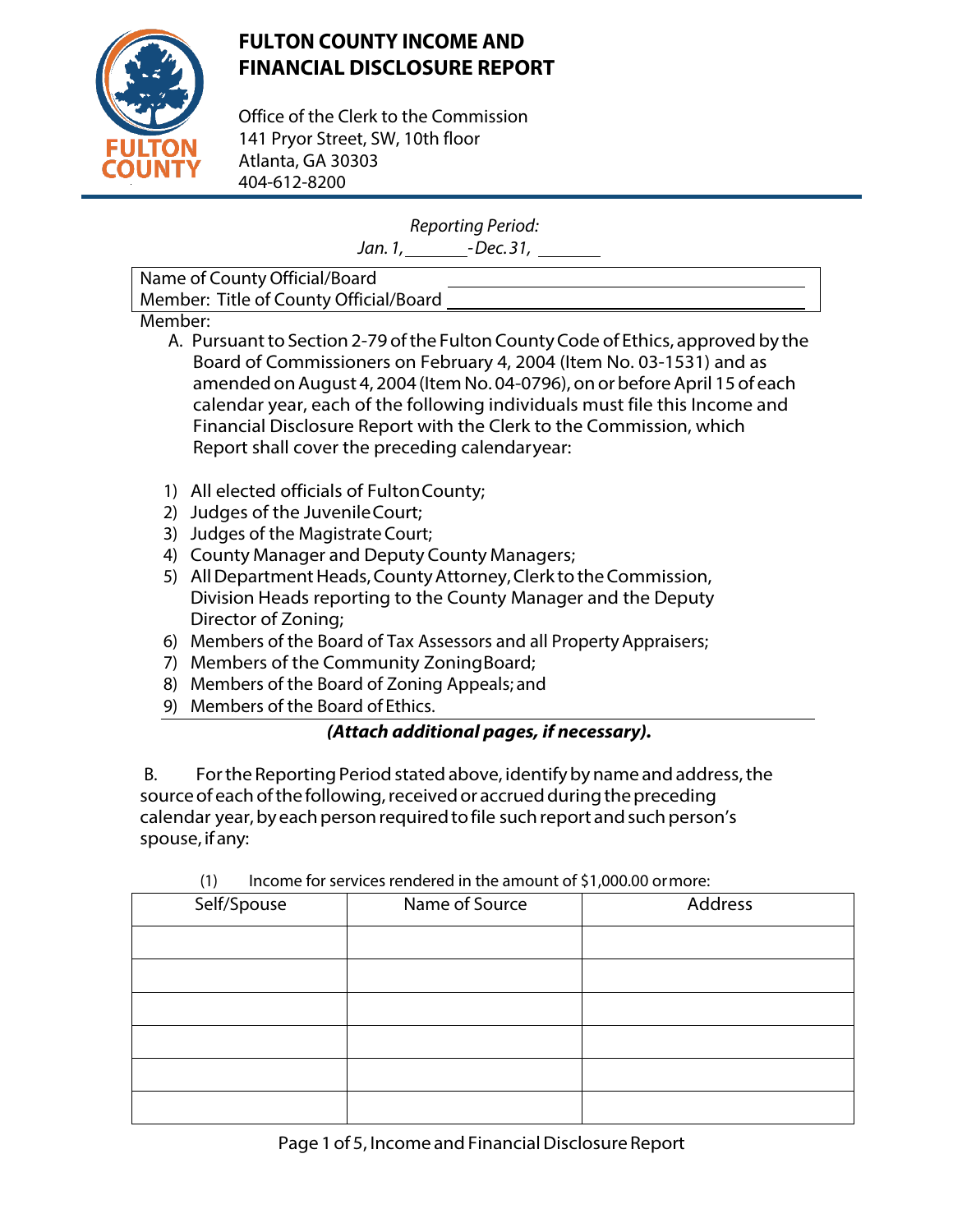#### Reporting Period: Jan. 1, \_\_\_\_\_\_\_\_-Dec. 31, \_\_\_\_\_\_\_

(2) Each honorarium from a single source in the amount of \$500.00 or more, unless otherwise reported under applicable state law:

| Self/Spouse | Name of Source | Address |
|-------------|----------------|---------|
|             |                |         |
|             |                |         |
|             |                |         |
|             |                |         |
|             |                |         |
|             |                |         |

(3) Each gift orfavorfrom a single prohibited source in the aggregate amount of \$100.00 or more:

For purposes of this section, Gifts and favors means anything of value given by or received from a prohibited source. Prohibited source means any person, business, or entity that the involved officer or employee knows or should

- know: (i) is seeking official action from the county; or
	- (ii) is seeking to do or is doing business with the county, or
	- (iii) represents a person who is seeking official action from the county or who is seeking to do or is doing business with the county; or
	- (iv) has interests that may be affected by the performance or nonperformance of official duties by the officer or employee; or
	- (v) is a registered lobbyist in accordance with state law.

#### Code of Ethics, Section 2-67(4)

| Self/Spouse | Name of Source | Address |
|-------------|----------------|---------|
|             |                |         |
|             |                |         |
|             |                |         |
|             |                |         |
|             |                |         |
|             |                |         |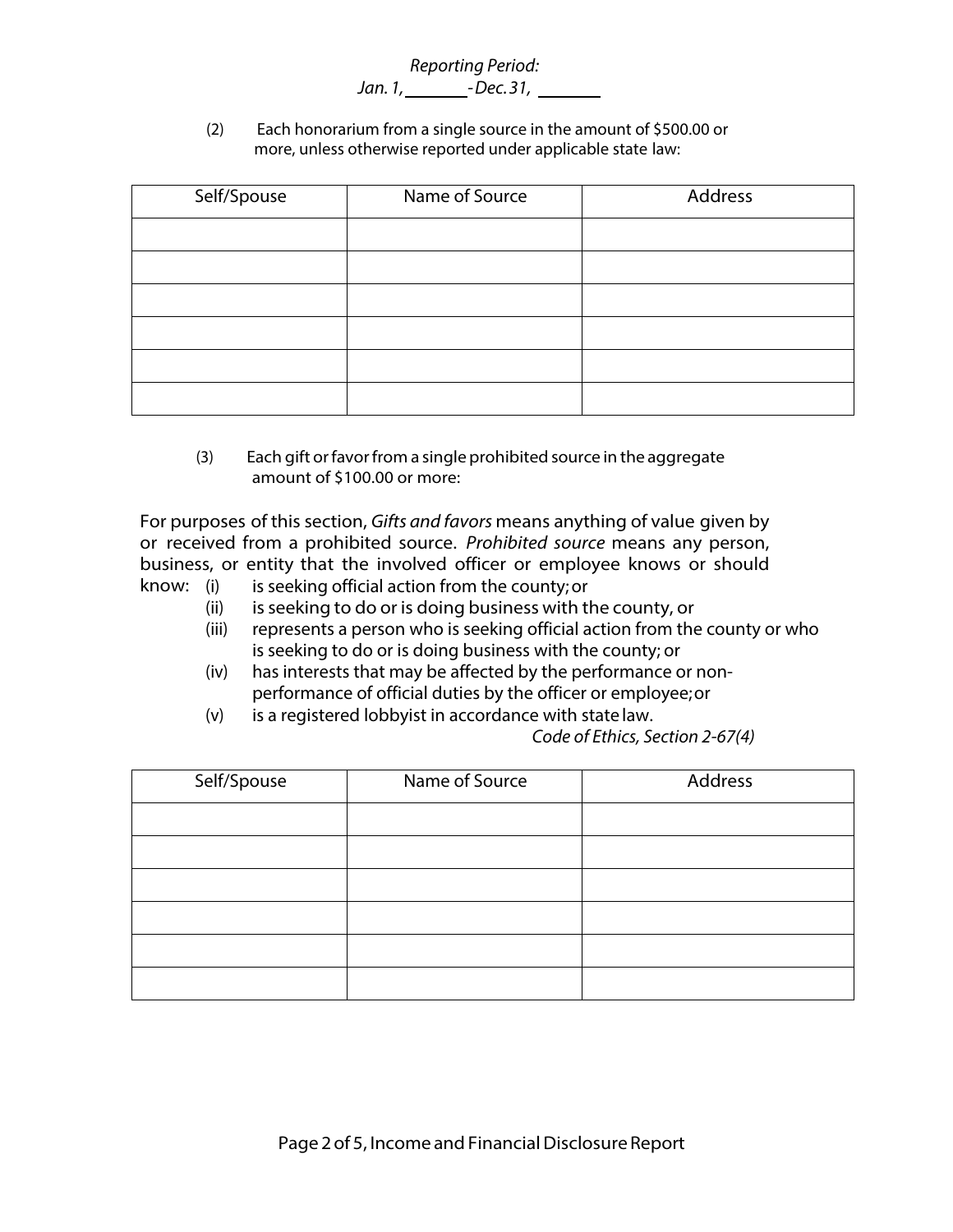### Reporting Period: Jan. 1, - Dec.31,

(4) Dividend income of \$1,000.00 ormore:

| Self/Spouse | Name of Source | Address |
|-------------|----------------|---------|
|             |                |         |
|             |                |         |
|             |                |         |
|             |                |         |
|             |                |         |
|             |                |         |

- C. For the Reporting Period stated above, identify by name, address and general description:
	- (1) Any professional organization in which the person reporting is an officer, director, partner, proprietor, or employee, or serves in an advisory capacity, from which \$1,000.00 or more was received:

| Name/Address:               | Role/Title |
|-----------------------------|------------|
|                             |            |
| <b>General Description:</b> |            |
|                             |            |

| Name/Address:               | Role/Title |
|-----------------------------|------------|
|                             |            |
| <b>General Description:</b> |            |
|                             |            |

| Name/Address:               | Role/Title |
|-----------------------------|------------|
|                             |            |
| <b>General Description:</b> |            |
|                             |            |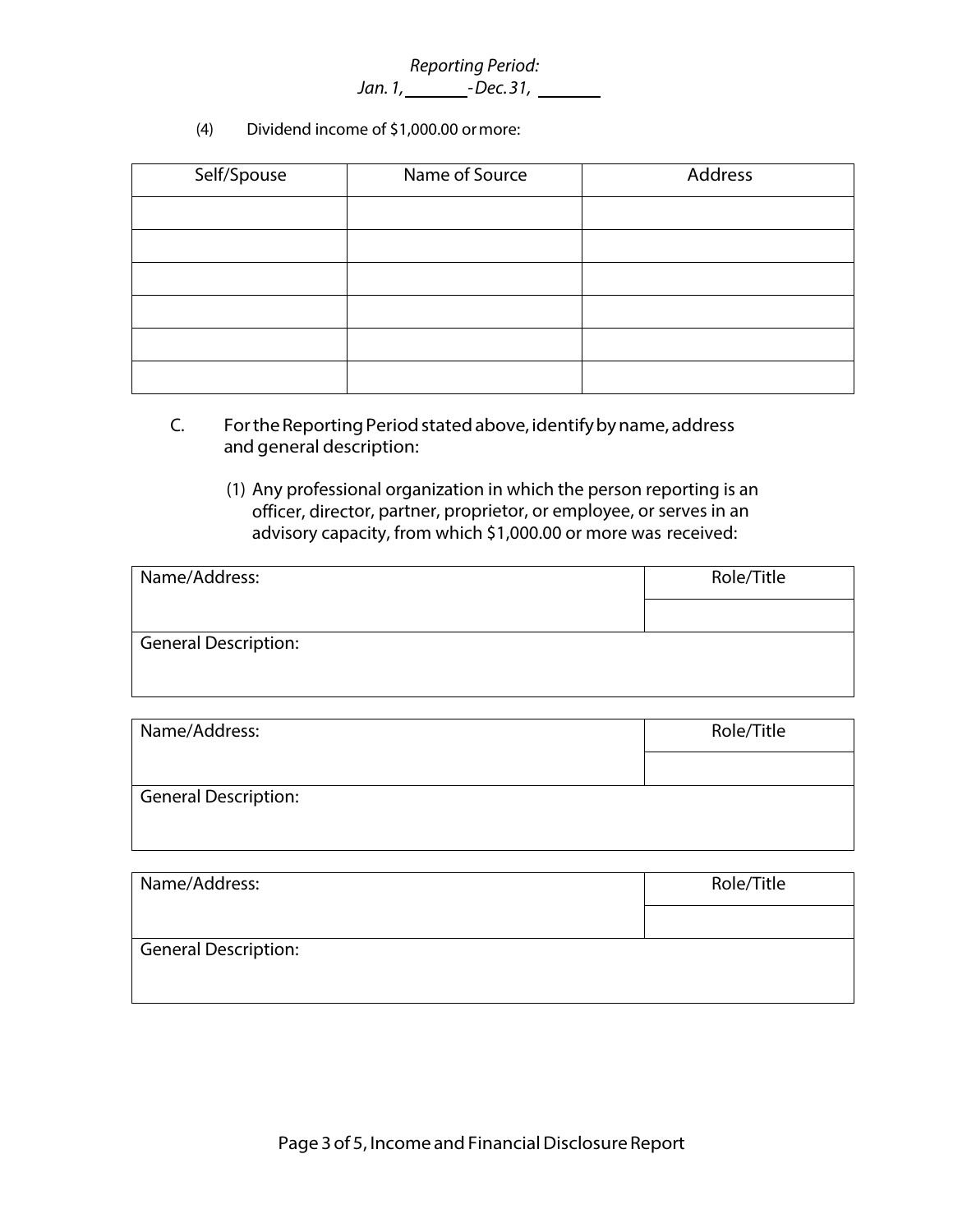Reporting Period: Jan. 1, \_\_\_\_\_\_\_\_-Dec. 31, \_\_\_\_\_\_\_

(2) Each business in which the person reporting owns 10% or more of such business's then outstanding stock:

For purposes of this section, Business means any corporation, partnership, proprietorship, organization, self-employed individual and any other entity operated for economic gain, whether professional, industrial, or commercial, and other entities, which for purposes of federal income taxation are operated as non-profit organizations. Code of Ethics, Section 2-67(1)

| Name of Business | Address |
|------------------|---------|
|                  |         |
|                  |         |
|                  |         |
|                  |         |
|                  |         |

(3) Each parcel of real property in which the person reporting has an ownership interest valued at 5% or more of the property's then assessed value:

| Address | <b>Tax Parcel ID Number</b> |
|---------|-----------------------------|
|         |                             |
|         |                             |
|         |                             |
|         |                             |
|         |                             |

(4) Each reimbursement of expensesto the person reporting in the amount of \$1,000.00 or more:

| Name of Source | Date | Amount |
|----------------|------|--------|
|                |      |        |
|                |      |        |
|                |      |        |
|                |      |        |
|                |      |        |